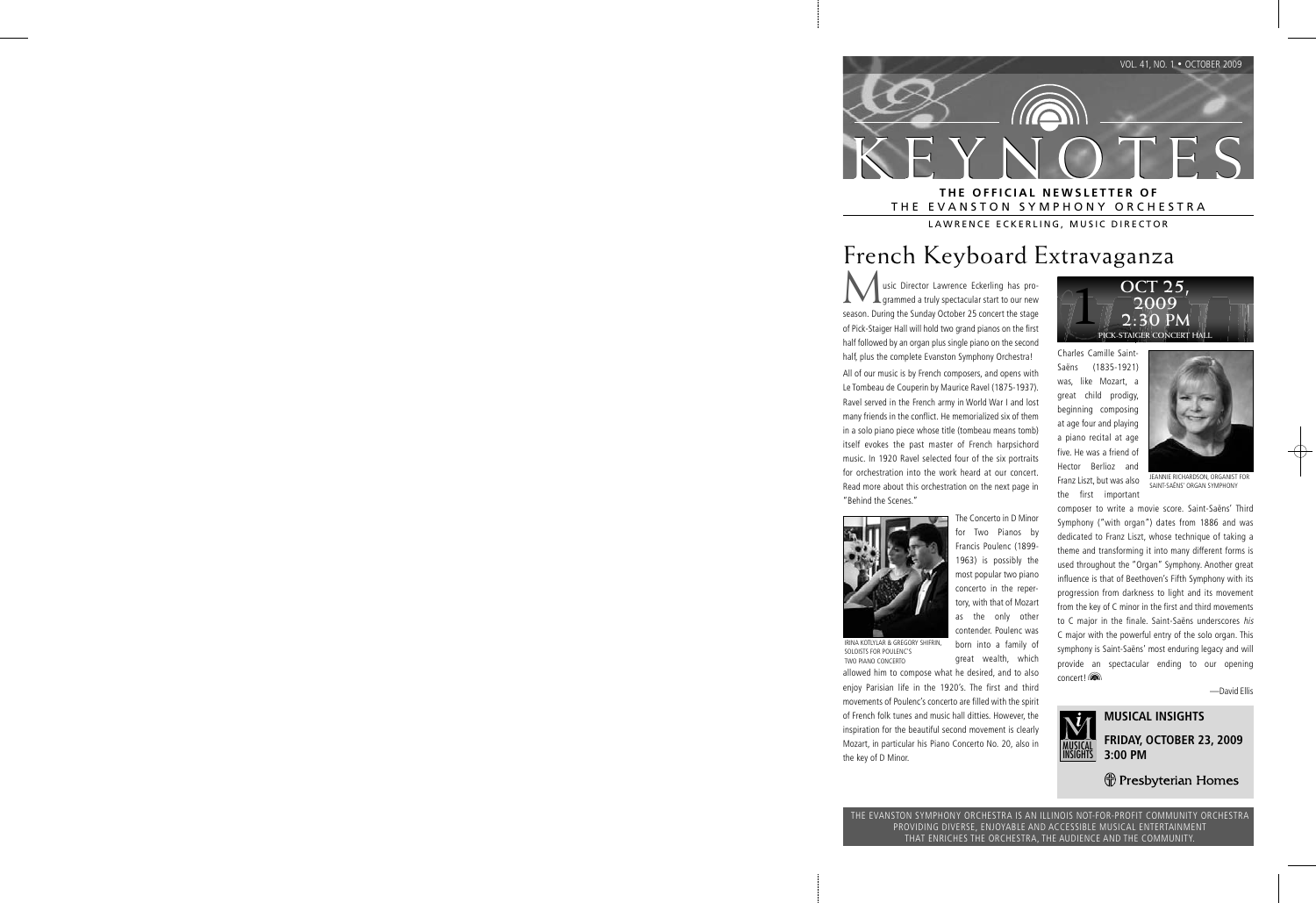## BEHIND THE SCENES



The first concert of the ESO's 2009/10 season is entitled "Keyboard Extravaganza," and it certainly lives up to its name! Not only do piano or organ play a important role in each of the works on this concert, but they also present differing difficulties, both obvious, and less obvious to the average concertgoer.

The first work, Ravel's Le Tombeau de Couperin, pays homage to the 18th century French composer and contains the sensibilities of the baroque keyboard suites from that period. The orchestral piece doesn't use keyboard at all, but is an orchestration of four movements from Ravel's original six movement piano suite of the same name. And this presents a significant complication. As a conductor, one cannot (and should not) try to play this work as simply an orchestrated version of the piano piece. For one thing, orchestral instruments have different characteristics than a piano, and

LAWRENCE ECKERLING, MUSIC DIRECTOR

from each other. If one tries to play the first movement of the orchestra suite at the same tempo as one would play it on the piano, what would sound clean, clear and virtuosic on the piano would sound like an utter mess in the orchestra. To state it as simply as possible, Ravel didn't simply "orchestrate" his piano piece, but rather wrote a new piece for orchestra containing most of the same notes he used in his original piano version.

The second work on our program, Poulenc's Concerto for Two Pianos and Orchestra, is obvious in its use of two pianos (and two pianists). The complication in any work for two pianos with orchestra is the way the pianos must be physically set on stage. The two pianists face each other, but they cannot see each other's hands and arms. In fact, they can only see the faces of each other. (And even that glimpse can be obstructed if either of the pianists is performing with printed music.) Furthermore, when notes are struck on a piano (in a percussion-like way), it is extremely difficult to play exactly together!

The final work on the program, Saint Saën's Organ Symphony, of course contains an organ. But before we talk about the organ, the orchestra also requires two pianists! But this time, it is two pianists AT THE SAME PIANO — called, "one piano, four hands." There are unique problems associated with this style. First, as a pianist I can tell you that it is extremely uncomfortable to play next to someone. You are completely cramped. And while you certainly can see each other's arms and hands, the second pianist has to pedal for both parts.

The Organ Symphony does indeed use an organ. Our performance will use a portable organ donated by Steinway of Chicago which will come close to duplicating the sound of a true pipe organ, but installing the speakers and the cables in Pick-Staiger Hall to recreate that sound will be a major undertaking. Our guest organist Jeannie Richardson will practice on this organ at Steinway headquarters before the dress rehearsal at Pick-Staiger. But we obviously can't perform the Organ Symphony without an organ!

I hope this has given you some "behind the scenes" insights, and look forward to seeing you at our first concert on October 25th.

> —Lawrence Eckerling Music Director, Evanston Symphony Orchestra

### ESO WEBSITE CONNECTS AND LINKS

We encourage you to visit the ESO website at www.evanstonsymphony.org for a variety of information including concerts, seating charts, maps to our venues, and much more. Now we have added video clips of selected portions of



many of the works performed on our concerts. The webpage for each individual concert includes at least two clips which will allow you to both see and hear in advance the music you will get to see and hear live. All you have to do is to click on the arrow in the center of the

picture. Don't forget to turn on the sound for your computer! On the same page are recommended CD's and DVD's of our concert pieces, along with links

to allow immediate purchase from Amazon.com. As a member of the Amazon Associates program, the ESO will receive a commission for ALL products purchased, not just CD's or DVD's, when Amazon is accessed through the ESO website. So all of your purchases will assist the ESO as long as your purchase is completed while on your Amazon visit.

The ESO is now also available on Facebook and Twitter among other social media sites.

## THANK YOU TO OUR WONDERFUL SPONSORS

 history of success in providing comprehensive retire-

**Three Crowns Park** is proud to sponsor the Evanston Symphony Orchestra—two high quality not-for-profit organizations that enrich lives through music and community. Established in 1894, Three Crowns Park has a long



ment living options for North Shore residents. Recently, Three Crowns Park was awarded the prestigious DESIGN / Citation of Merit for its new health care household which makes exceptional use of master planning and the setting and incorporates designs that promote seniors' physical and emotional well-being.

Three Crowns Park is nestled on seven acres of beautiful land in the quiet residential neighborhood of Northwest Evanston. Offering five distinct levels of service on one campus, there are several retirement living options available. The newest building, McDaniel Courts, opened two years ago and offers independent living apartment homes with luxurious floor plans, underground parking, fitness center with indoor pool, movie theater, intimate dining venues and an English pub.

The range of retirement living options doesn't end there. Three Crowns Park offers independent living in the spacious residences of Landstrom Manor, assisted living in the historic residences of Pioneer Place, memory care in the safe and cozy Colfax House, and specialized care for the individual in the award winning health care household, Mc-Daniel House.

# **X** STEINWAY<br>Sof Chicago

**Steinway of Chicago**, Chicagoland's exclusive dealership for Steinway,

Boston, Essex and Cristofori Pianos, Roland Digital Pianos, and Allen Organs is a proud supporter of the Chicago music community.

### AN EVANSTON SYMPHONY CHRISTMAS:

#### **WHAT A WONDERFUL WAY TO CELEBRATE THE HOLIDAYS!**

**Sunday December 6th, 2009, 3:00 pm at Evanston Township High School**

Come and celebrate all the joy of the holiday season with the Evanston Symphony Orchestra, the

Evanston Festival Chorus and dancers from Evanston Dance Ensemble. This is a true occasion for families to enjoy wonderful music together.

One of the highlights of the afternoon will be Vivaldi's Winter from the Four Seasons. Our own concertmaster, Julian Arron, will be the violin soloist and the music will be interpreted through dance by the talented young members of Evanston Dance Ensemble. You can join in with carols at the end of the afternoon and there will be a visit from Santa and his elves. Director and playwright Ebony Joy from the Fleetwood Jourdain Theater will be our Master of Ceremonies for the afternoon.

All of this is made possible by the generous sponsorship from Romano Brothers & Co. We look forward to seeing you.

with a



Tickets are \$23 for adults and \$10 for children, with a special family package also available. To order tickets call 847.864.8804 or go on-line to

www.evanstonsymphony.org. (a)

**CONCERT SPONSOR** 

 $\mathbb{R}$   $\mathbf{R}$   $\mathbf{m}$  and  $\mathbf{S}$  ince 1962, Romano Brothers &  $\frac{1}{\sqrt{C}}$  Co. has provided professional investment services to individuals, corporations, trusts and foundations. Since inception, not only have they been dedicated to enriching the lives of their clients, but they also continue to be committed to supporting the community in which they work. For the past five years, Romano Brothers & Co. has proudly sponsored the Evanston Symphony Orchestra's annual Christmas concert.

"We pride ourselves on the fact that our firm supports the community in which we work,"said Joe Romano, President. This year, the firm received the prestigious Leadership Award from The Evanston Arts Council's Arts & Business Committee. The award recognizes local businesses that have significantly impacted the arts in the community. Community giving also extends to all members of the firm many of whom are active in Kiwanis, Evanston Library, McGaw YMCA, Evanston Community Foundation, local churches and many other groups.

The philosophy of investing in their community is born out of the firm's solid, unchanged investment philosophy. "All of our portfolio managers develop personal relationships with their clients and build solid, value-driven portfolios. We never advocate buying fads or trends. Our focus is to reduce volatility and increase profit," stated Joe Romano.

Romano Brothers & Co. employs seven portfolio managers with an average of 20 years of investment experience. The firm manages \$800 million in assets and continues to grow steadily. To read more about the firm visit www.romanobrothers.org.